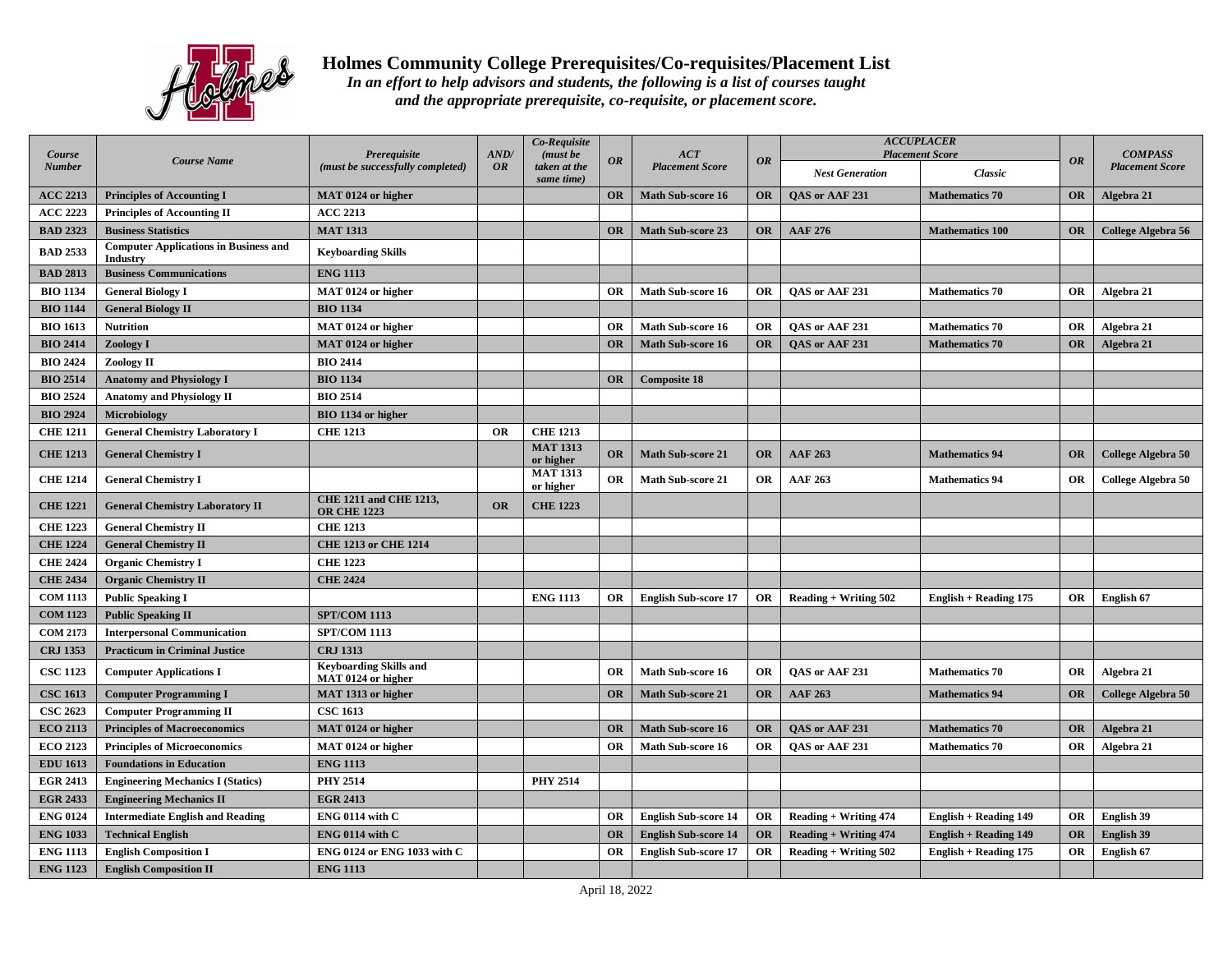| <b>ENG 2133</b><br><b>ENG 2143</b><br><b>Creative Writing II</b><br><b>ENG 2223</b><br><b>American Literature I</b><br><b>ENG 1113</b><br><b>English Sub-score 23</b><br><b>Reading + Writing 550</b><br>English 83<br>OR<br>OR<br>English + Reading 215<br>OR<br><b>ENG 2233</b><br><b>ENG 1113</b><br><b>American Literature II</b><br><b>English Sub-score 23</b><br>English 83<br><b>OR</b><br>OR<br>Reading $+$ Writing 550<br><b>English + Reading 215</b><br>OR<br><b>ENG 2323</b><br><b>ENG 1113</b><br>English 83<br><b>British Literature I</b><br>OR<br><b>English Sub-score 23</b><br>OR<br><b>Reading + Writing 550</b><br>English + Reading 215<br>OR<br><b>ENG 2333</b><br><b>British Literature II</b><br><b>ENG 1113</b><br><b>English Sub-score 23</b><br>English 83<br><b>OR</b><br>OR<br>$\textbf{Reading} + \textbf{Writing } 550$<br>English + Reading $215$<br><b>OR</b><br><b>ENG 2423</b><br><b>ENG 1113</b><br><b>OR</b><br>English 83<br><b>World Literature I</b><br>OR<br><b>English Sub-score 23</b><br><b>Reading + Writing 550</b><br>OR<br>English + Reading 215<br><b>ENG 2433</b><br>English 83<br><b>World Literature II</b><br><b>ENG 1113</b><br><b>OR</b><br><b>English Sub-score 23</b><br>OR<br><b>Reading + Writing 550</b><br>OR<br>English + Reading 215<br><b>ENG 2523</b><br><b>ENG 1113</b><br><b>English Sub-score 23</b><br>English 83<br><b>African-American Literature I</b><br>OR<br><b>OR</b><br><b>Reading + Writing 550</b><br><b>English + Reading 215</b><br>OR<br><b>ENG 2533</b><br><b>African-American Literature II</b><br><b>ENG 1113</b><br><b>English Sub-score 23</b><br><b>Reading + Writing 550</b><br><b>English + Reading 215</b><br>English 83<br><b>OR</b><br><b>OR</b><br><b>OR</b><br><b>MAT 1233</b><br>MAT 0124 with C<br>Math Sub-score 16<br><b>OR</b><br>OAS or AAF 231<br><b>Mathematics 70</b><br>OR<br>Algebra 21<br><b>Intermediate Algebra</b><br>OR<br>Algebra 36 or<br><b>MAT 1313</b><br>MAT 1233 with C<br><b>Math Sub-score 19</b><br>QAS or AAF 254<br><b>Mathematics 88</b><br>OR<br><b>College Algebra</b><br><b>OR</b><br><b>OR</b><br>College Algebra 00<br><b>MAT 1323</b><br><b>MAT 1313</b><br>OR<br><b>Math Sub-score 21</b><br>OR<br><b>AAF 263</b><br><b>Mathematics 94</b><br>OR<br>College Algebra 50<br><b>Trigonometry</b><br><b>Finite Mathematics &amp;</b><br><b>MAT 1333</b><br><b>MAT 1313</b><br><b>Introduction to Calculus</b><br><b>MAT 1313</b><br><b>MAT 1513</b><br><b>Business Calculus I</b><br><b>Math Sub-score 21</b><br>OR<br><b>AAF 263</b><br><b>Mathematics 94</b><br><b>OR</b><br>College Algebra 50<br>OR<br><b>MAT 1523</b><br><b>Business Calculus II</b><br><b>MAT 1513</b><br><b>MAT 1613</b><br><b>Calculus I</b><br><b>MAT 1323</b><br>Math Sub-score 23<br>OR<br><b>AAF 276</b><br><b>Mathematics 100</b><br><b>OR</b><br>College Algebra 56<br>OR<br><b>MAT 1623</b><br><b>MAT 1613</b><br><b>Calculus II</b><br>Algebra 21<br><b>MAT 1723</b><br><b>The Real Number System</b><br>MAT 0124 with C<br>Math Sub-score 16<br><b>OR</b><br>QAS or AAF 231<br><b>Mathematics 70</b><br>OR<br>OR<br>Algebra 36 or<br><b>MAT 1733</b><br>MAT 1233 with C<br><b>Math Sub-score 19</b><br>QAS or AAF 254<br>OR<br><b>Geometry, Measurement, and Probability</b><br>OR<br><b>OR</b><br><b>Mathematics 88</b><br><b>College Algebra 00</b><br><b>MAT 2113</b><br><b>MAT 1623</b><br><b>Introduction to Linear Algebra</b><br><b>MAT 2323</b><br><b>Statistics</b><br><b>MAT 1313</b><br><b>Math Sub-score 23</b><br><b>OR</b><br><b>AAF 276</b><br><b>Mathematics 100</b><br>OR<br>College Algebra 56<br><b>OR</b><br><b>MAT 2613</b><br><b>MAT 1623</b><br><b>Calculus III</b><br><b>MAT 2623</b><br><b>Calculus IV</b><br><b>MAT 2613</b><br><b>MAT 2913</b><br><b>MAT 2613</b><br><b>Differential Equations</b><br><b>AND</b><br><b>MAT 2623</b><br><b>MFL 1123</b><br><b>MFL 1113</b><br><b>French II</b><br><b>MFL 1223</b><br><b>MFL 1213</b><br>Spanish II<br><b>MFL 2113</b><br><b>French III</b><br><b>MFL 1123</b><br><b>MFL 2113</b><br><b>MFL 2123</b><br><b>French IV</b><br><b>MFL 2213</b><br><b>MFL 1223</b><br><b>Spanish III</b><br><b>MFL 2223</b><br><b>MFL 2213</b><br><b>Spanish IV</b><br><b>MUS 1214</b><br>MUS 1133 with C<br><b>Music Theory I</b><br><b>MUS 1224</b><br><b>Music Theory II</b><br>MUS 1214 with C<br><b>MUS 2214</b><br><b>Music Theory III</b><br>$MUS$ 1224 with $C$<br><b>MUS 2224</b><br><b>Music Theory IV</b><br>MUS 2214 with C<br><b>MUS 2453</b><br><b>MUS 2443</b><br><b>Audio Engineering II</b><br><b>MAT 1323</b><br><b>PHY 2414</b><br>OR<br><b>General Physics I</b><br>OR<br><b>Math Sub-score 23</b><br>OR<br><b>AAF 276</b><br><b>Mathematics 100</b><br>College Algebra 56<br>or<br><b>MAT 1613</b><br><b>PHY 2424</b><br><b>PHY 2414</b><br><b>General Physics II</b><br><b>PHY 2514</b><br><b>General Physics I-A</b><br>MAT 1613 or higher<br><b>PHY 2514</b><br><b>PHY 2524</b><br><b>General Physics II-A</b><br><b>PSC 1123</b><br>American State & Local Government<br><b>PSC 1113</b><br><b>PSY 2543</b><br><b>PSY 1513</b><br><b>Applied Behavior Analysis</b><br><b>SPT 1113</b><br><b>Public Speaking I</b><br><b>ENG 1113</b><br><b>OR</b><br><b>English Sub-score 17</b><br>OR<br>$\textbf{Reading} + \textbf{Writing } 502$<br><b>English + Reading 175</b><br><b>OR</b><br>English 67<br><b>SPT/COM 1113</b><br><b>SPT 1123</b><br><b>Public Speaking II</b><br><b>SPT 1131</b><br><b>Forensics I</b><br><b>SPT/COM 1113</b> | <b>ENG 2133</b> | <b>Creative Writing I</b> | <b>ENG 1113</b> |  |  |  |  |  |
|---------------------------------------------------------------------------------------------------------------------------------------------------------------------------------------------------------------------------------------------------------------------------------------------------------------------------------------------------------------------------------------------------------------------------------------------------------------------------------------------------------------------------------------------------------------------------------------------------------------------------------------------------------------------------------------------------------------------------------------------------------------------------------------------------------------------------------------------------------------------------------------------------------------------------------------------------------------------------------------------------------------------------------------------------------------------------------------------------------------------------------------------------------------------------------------------------------------------------------------------------------------------------------------------------------------------------------------------------------------------------------------------------------------------------------------------------------------------------------------------------------------------------------------------------------------------------------------------------------------------------------------------------------------------------------------------------------------------------------------------------------------------------------------------------------------------------------------------------------------------------------------------------------------------------------------------------------------------------------------------------------------------------------------------------------------------------------------------------------------------------------------------------------------------------------------------------------------------------------------------------------------------------------------------------------------------------------------------------------------------------------------------------------------------------------------------------------------------------------------------------------------------------------------------------------------------------------------------------------------------------------------------------------------------------------------------------------------------------------------------------------------------------------------------------------------------------------------------------------------------------------------------------------------------------------------------------------------------------------------------------------------------------------------------------------------------------------------------------------------------------------------------------------------------------------------------------------------------------------------------------------------------------------------------------------------------------------------------------------------------------------------------------------------------------------------------------------------------------------------------------------------------------------------------------------------------------------------------------------------------------------------------------------------------------------------------------------------------------------------------------------------------------------------------------------------------------------------------------------------------------------------------------------------------------------------------------------------------------------------------------------------------------------------------------------------------------------------------------------------------------------------------------------------------------------------------------------------------------------------------------------------------------------------------------------------------------------------------------------------------------------------------------------------------------------------------------------------------------------------------------------------------------------------------------------------------------------------------------------------------------------------------------------------------------------------------------------------------------------------------------------------------------------------------------------------------------------------------------------------------------------------------------------------------------------------------------------------------------------------------------------------------------------------------------------------------------------------------------------------------------------------------------------------------------------------------------------------------------------------------------------------------------------------------------------------------------------------------------------------------------------------------------------------------------------------------------------------------------------------------------------------------------------------|-----------------|---------------------------|-----------------|--|--|--|--|--|
|                                                                                                                                                                                                                                                                                                                                                                                                                                                                                                                                                                                                                                                                                                                                                                                                                                                                                                                                                                                                                                                                                                                                                                                                                                                                                                                                                                                                                                                                                                                                                                                                                                                                                                                                                                                                                                                                                                                                                                                                                                                                                                                                                                                                                                                                                                                                                                                                                                                                                                                                                                                                                                                                                                                                                                                                                                                                                                                                                                                                                                                                                                                                                                                                                                                                                                                                                                                                                                                                                                                                                                                                                                                                                                                                                                                                                                                                                                                                                                                                                                                                                                                                                                                                                                                                                                                                                                                                                                                                                                                                                                                                                                                                                                                                                                                                                                                                                                                                                                                                                                                                                                                                                                                                                                                                                                                                                                                                                                                                                                                                       |                 |                           |                 |  |  |  |  |  |
|                                                                                                                                                                                                                                                                                                                                                                                                                                                                                                                                                                                                                                                                                                                                                                                                                                                                                                                                                                                                                                                                                                                                                                                                                                                                                                                                                                                                                                                                                                                                                                                                                                                                                                                                                                                                                                                                                                                                                                                                                                                                                                                                                                                                                                                                                                                                                                                                                                                                                                                                                                                                                                                                                                                                                                                                                                                                                                                                                                                                                                                                                                                                                                                                                                                                                                                                                                                                                                                                                                                                                                                                                                                                                                                                                                                                                                                                                                                                                                                                                                                                                                                                                                                                                                                                                                                                                                                                                                                                                                                                                                                                                                                                                                                                                                                                                                                                                                                                                                                                                                                                                                                                                                                                                                                                                                                                                                                                                                                                                                                                       |                 |                           |                 |  |  |  |  |  |
|                                                                                                                                                                                                                                                                                                                                                                                                                                                                                                                                                                                                                                                                                                                                                                                                                                                                                                                                                                                                                                                                                                                                                                                                                                                                                                                                                                                                                                                                                                                                                                                                                                                                                                                                                                                                                                                                                                                                                                                                                                                                                                                                                                                                                                                                                                                                                                                                                                                                                                                                                                                                                                                                                                                                                                                                                                                                                                                                                                                                                                                                                                                                                                                                                                                                                                                                                                                                                                                                                                                                                                                                                                                                                                                                                                                                                                                                                                                                                                                                                                                                                                                                                                                                                                                                                                                                                                                                                                                                                                                                                                                                                                                                                                                                                                                                                                                                                                                                                                                                                                                                                                                                                                                                                                                                                                                                                                                                                                                                                                                                       |                 |                           |                 |  |  |  |  |  |
|                                                                                                                                                                                                                                                                                                                                                                                                                                                                                                                                                                                                                                                                                                                                                                                                                                                                                                                                                                                                                                                                                                                                                                                                                                                                                                                                                                                                                                                                                                                                                                                                                                                                                                                                                                                                                                                                                                                                                                                                                                                                                                                                                                                                                                                                                                                                                                                                                                                                                                                                                                                                                                                                                                                                                                                                                                                                                                                                                                                                                                                                                                                                                                                                                                                                                                                                                                                                                                                                                                                                                                                                                                                                                                                                                                                                                                                                                                                                                                                                                                                                                                                                                                                                                                                                                                                                                                                                                                                                                                                                                                                                                                                                                                                                                                                                                                                                                                                                                                                                                                                                                                                                                                                                                                                                                                                                                                                                                                                                                                                                       |                 |                           |                 |  |  |  |  |  |
|                                                                                                                                                                                                                                                                                                                                                                                                                                                                                                                                                                                                                                                                                                                                                                                                                                                                                                                                                                                                                                                                                                                                                                                                                                                                                                                                                                                                                                                                                                                                                                                                                                                                                                                                                                                                                                                                                                                                                                                                                                                                                                                                                                                                                                                                                                                                                                                                                                                                                                                                                                                                                                                                                                                                                                                                                                                                                                                                                                                                                                                                                                                                                                                                                                                                                                                                                                                                                                                                                                                                                                                                                                                                                                                                                                                                                                                                                                                                                                                                                                                                                                                                                                                                                                                                                                                                                                                                                                                                                                                                                                                                                                                                                                                                                                                                                                                                                                                                                                                                                                                                                                                                                                                                                                                                                                                                                                                                                                                                                                                                       |                 |                           |                 |  |  |  |  |  |
|                                                                                                                                                                                                                                                                                                                                                                                                                                                                                                                                                                                                                                                                                                                                                                                                                                                                                                                                                                                                                                                                                                                                                                                                                                                                                                                                                                                                                                                                                                                                                                                                                                                                                                                                                                                                                                                                                                                                                                                                                                                                                                                                                                                                                                                                                                                                                                                                                                                                                                                                                                                                                                                                                                                                                                                                                                                                                                                                                                                                                                                                                                                                                                                                                                                                                                                                                                                                                                                                                                                                                                                                                                                                                                                                                                                                                                                                                                                                                                                                                                                                                                                                                                                                                                                                                                                                                                                                                                                                                                                                                                                                                                                                                                                                                                                                                                                                                                                                                                                                                                                                                                                                                                                                                                                                                                                                                                                                                                                                                                                                       |                 |                           |                 |  |  |  |  |  |
|                                                                                                                                                                                                                                                                                                                                                                                                                                                                                                                                                                                                                                                                                                                                                                                                                                                                                                                                                                                                                                                                                                                                                                                                                                                                                                                                                                                                                                                                                                                                                                                                                                                                                                                                                                                                                                                                                                                                                                                                                                                                                                                                                                                                                                                                                                                                                                                                                                                                                                                                                                                                                                                                                                                                                                                                                                                                                                                                                                                                                                                                                                                                                                                                                                                                                                                                                                                                                                                                                                                                                                                                                                                                                                                                                                                                                                                                                                                                                                                                                                                                                                                                                                                                                                                                                                                                                                                                                                                                                                                                                                                                                                                                                                                                                                                                                                                                                                                                                                                                                                                                                                                                                                                                                                                                                                                                                                                                                                                                                                                                       |                 |                           |                 |  |  |  |  |  |
|                                                                                                                                                                                                                                                                                                                                                                                                                                                                                                                                                                                                                                                                                                                                                                                                                                                                                                                                                                                                                                                                                                                                                                                                                                                                                                                                                                                                                                                                                                                                                                                                                                                                                                                                                                                                                                                                                                                                                                                                                                                                                                                                                                                                                                                                                                                                                                                                                                                                                                                                                                                                                                                                                                                                                                                                                                                                                                                                                                                                                                                                                                                                                                                                                                                                                                                                                                                                                                                                                                                                                                                                                                                                                                                                                                                                                                                                                                                                                                                                                                                                                                                                                                                                                                                                                                                                                                                                                                                                                                                                                                                                                                                                                                                                                                                                                                                                                                                                                                                                                                                                                                                                                                                                                                                                                                                                                                                                                                                                                                                                       |                 |                           |                 |  |  |  |  |  |
|                                                                                                                                                                                                                                                                                                                                                                                                                                                                                                                                                                                                                                                                                                                                                                                                                                                                                                                                                                                                                                                                                                                                                                                                                                                                                                                                                                                                                                                                                                                                                                                                                                                                                                                                                                                                                                                                                                                                                                                                                                                                                                                                                                                                                                                                                                                                                                                                                                                                                                                                                                                                                                                                                                                                                                                                                                                                                                                                                                                                                                                                                                                                                                                                                                                                                                                                                                                                                                                                                                                                                                                                                                                                                                                                                                                                                                                                                                                                                                                                                                                                                                                                                                                                                                                                                                                                                                                                                                                                                                                                                                                                                                                                                                                                                                                                                                                                                                                                                                                                                                                                                                                                                                                                                                                                                                                                                                                                                                                                                                                                       |                 |                           |                 |  |  |  |  |  |
|                                                                                                                                                                                                                                                                                                                                                                                                                                                                                                                                                                                                                                                                                                                                                                                                                                                                                                                                                                                                                                                                                                                                                                                                                                                                                                                                                                                                                                                                                                                                                                                                                                                                                                                                                                                                                                                                                                                                                                                                                                                                                                                                                                                                                                                                                                                                                                                                                                                                                                                                                                                                                                                                                                                                                                                                                                                                                                                                                                                                                                                                                                                                                                                                                                                                                                                                                                                                                                                                                                                                                                                                                                                                                                                                                                                                                                                                                                                                                                                                                                                                                                                                                                                                                                                                                                                                                                                                                                                                                                                                                                                                                                                                                                                                                                                                                                                                                                                                                                                                                                                                                                                                                                                                                                                                                                                                                                                                                                                                                                                                       |                 |                           |                 |  |  |  |  |  |
|                                                                                                                                                                                                                                                                                                                                                                                                                                                                                                                                                                                                                                                                                                                                                                                                                                                                                                                                                                                                                                                                                                                                                                                                                                                                                                                                                                                                                                                                                                                                                                                                                                                                                                                                                                                                                                                                                                                                                                                                                                                                                                                                                                                                                                                                                                                                                                                                                                                                                                                                                                                                                                                                                                                                                                                                                                                                                                                                                                                                                                                                                                                                                                                                                                                                                                                                                                                                                                                                                                                                                                                                                                                                                                                                                                                                                                                                                                                                                                                                                                                                                                                                                                                                                                                                                                                                                                                                                                                                                                                                                                                                                                                                                                                                                                                                                                                                                                                                                                                                                                                                                                                                                                                                                                                                                                                                                                                                                                                                                                                                       |                 |                           |                 |  |  |  |  |  |
|                                                                                                                                                                                                                                                                                                                                                                                                                                                                                                                                                                                                                                                                                                                                                                                                                                                                                                                                                                                                                                                                                                                                                                                                                                                                                                                                                                                                                                                                                                                                                                                                                                                                                                                                                                                                                                                                                                                                                                                                                                                                                                                                                                                                                                                                                                                                                                                                                                                                                                                                                                                                                                                                                                                                                                                                                                                                                                                                                                                                                                                                                                                                                                                                                                                                                                                                                                                                                                                                                                                                                                                                                                                                                                                                                                                                                                                                                                                                                                                                                                                                                                                                                                                                                                                                                                                                                                                                                                                                                                                                                                                                                                                                                                                                                                                                                                                                                                                                                                                                                                                                                                                                                                                                                                                                                                                                                                                                                                                                                                                                       |                 |                           |                 |  |  |  |  |  |
|                                                                                                                                                                                                                                                                                                                                                                                                                                                                                                                                                                                                                                                                                                                                                                                                                                                                                                                                                                                                                                                                                                                                                                                                                                                                                                                                                                                                                                                                                                                                                                                                                                                                                                                                                                                                                                                                                                                                                                                                                                                                                                                                                                                                                                                                                                                                                                                                                                                                                                                                                                                                                                                                                                                                                                                                                                                                                                                                                                                                                                                                                                                                                                                                                                                                                                                                                                                                                                                                                                                                                                                                                                                                                                                                                                                                                                                                                                                                                                                                                                                                                                                                                                                                                                                                                                                                                                                                                                                                                                                                                                                                                                                                                                                                                                                                                                                                                                                                                                                                                                                                                                                                                                                                                                                                                                                                                                                                                                                                                                                                       |                 |                           |                 |  |  |  |  |  |
|                                                                                                                                                                                                                                                                                                                                                                                                                                                                                                                                                                                                                                                                                                                                                                                                                                                                                                                                                                                                                                                                                                                                                                                                                                                                                                                                                                                                                                                                                                                                                                                                                                                                                                                                                                                                                                                                                                                                                                                                                                                                                                                                                                                                                                                                                                                                                                                                                                                                                                                                                                                                                                                                                                                                                                                                                                                                                                                                                                                                                                                                                                                                                                                                                                                                                                                                                                                                                                                                                                                                                                                                                                                                                                                                                                                                                                                                                                                                                                                                                                                                                                                                                                                                                                                                                                                                                                                                                                                                                                                                                                                                                                                                                                                                                                                                                                                                                                                                                                                                                                                                                                                                                                                                                                                                                                                                                                                                                                                                                                                                       |                 |                           |                 |  |  |  |  |  |
|                                                                                                                                                                                                                                                                                                                                                                                                                                                                                                                                                                                                                                                                                                                                                                                                                                                                                                                                                                                                                                                                                                                                                                                                                                                                                                                                                                                                                                                                                                                                                                                                                                                                                                                                                                                                                                                                                                                                                                                                                                                                                                                                                                                                                                                                                                                                                                                                                                                                                                                                                                                                                                                                                                                                                                                                                                                                                                                                                                                                                                                                                                                                                                                                                                                                                                                                                                                                                                                                                                                                                                                                                                                                                                                                                                                                                                                                                                                                                                                                                                                                                                                                                                                                                                                                                                                                                                                                                                                                                                                                                                                                                                                                                                                                                                                                                                                                                                                                                                                                                                                                                                                                                                                                                                                                                                                                                                                                                                                                                                                                       |                 |                           |                 |  |  |  |  |  |
|                                                                                                                                                                                                                                                                                                                                                                                                                                                                                                                                                                                                                                                                                                                                                                                                                                                                                                                                                                                                                                                                                                                                                                                                                                                                                                                                                                                                                                                                                                                                                                                                                                                                                                                                                                                                                                                                                                                                                                                                                                                                                                                                                                                                                                                                                                                                                                                                                                                                                                                                                                                                                                                                                                                                                                                                                                                                                                                                                                                                                                                                                                                                                                                                                                                                                                                                                                                                                                                                                                                                                                                                                                                                                                                                                                                                                                                                                                                                                                                                                                                                                                                                                                                                                                                                                                                                                                                                                                                                                                                                                                                                                                                                                                                                                                                                                                                                                                                                                                                                                                                                                                                                                                                                                                                                                                                                                                                                                                                                                                                                       |                 |                           |                 |  |  |  |  |  |
|                                                                                                                                                                                                                                                                                                                                                                                                                                                                                                                                                                                                                                                                                                                                                                                                                                                                                                                                                                                                                                                                                                                                                                                                                                                                                                                                                                                                                                                                                                                                                                                                                                                                                                                                                                                                                                                                                                                                                                                                                                                                                                                                                                                                                                                                                                                                                                                                                                                                                                                                                                                                                                                                                                                                                                                                                                                                                                                                                                                                                                                                                                                                                                                                                                                                                                                                                                                                                                                                                                                                                                                                                                                                                                                                                                                                                                                                                                                                                                                                                                                                                                                                                                                                                                                                                                                                                                                                                                                                                                                                                                                                                                                                                                                                                                                                                                                                                                                                                                                                                                                                                                                                                                                                                                                                                                                                                                                                                                                                                                                                       |                 |                           |                 |  |  |  |  |  |
|                                                                                                                                                                                                                                                                                                                                                                                                                                                                                                                                                                                                                                                                                                                                                                                                                                                                                                                                                                                                                                                                                                                                                                                                                                                                                                                                                                                                                                                                                                                                                                                                                                                                                                                                                                                                                                                                                                                                                                                                                                                                                                                                                                                                                                                                                                                                                                                                                                                                                                                                                                                                                                                                                                                                                                                                                                                                                                                                                                                                                                                                                                                                                                                                                                                                                                                                                                                                                                                                                                                                                                                                                                                                                                                                                                                                                                                                                                                                                                                                                                                                                                                                                                                                                                                                                                                                                                                                                                                                                                                                                                                                                                                                                                                                                                                                                                                                                                                                                                                                                                                                                                                                                                                                                                                                                                                                                                                                                                                                                                                                       |                 |                           |                 |  |  |  |  |  |
|                                                                                                                                                                                                                                                                                                                                                                                                                                                                                                                                                                                                                                                                                                                                                                                                                                                                                                                                                                                                                                                                                                                                                                                                                                                                                                                                                                                                                                                                                                                                                                                                                                                                                                                                                                                                                                                                                                                                                                                                                                                                                                                                                                                                                                                                                                                                                                                                                                                                                                                                                                                                                                                                                                                                                                                                                                                                                                                                                                                                                                                                                                                                                                                                                                                                                                                                                                                                                                                                                                                                                                                                                                                                                                                                                                                                                                                                                                                                                                                                                                                                                                                                                                                                                                                                                                                                                                                                                                                                                                                                                                                                                                                                                                                                                                                                                                                                                                                                                                                                                                                                                                                                                                                                                                                                                                                                                                                                                                                                                                                                       |                 |                           |                 |  |  |  |  |  |
|                                                                                                                                                                                                                                                                                                                                                                                                                                                                                                                                                                                                                                                                                                                                                                                                                                                                                                                                                                                                                                                                                                                                                                                                                                                                                                                                                                                                                                                                                                                                                                                                                                                                                                                                                                                                                                                                                                                                                                                                                                                                                                                                                                                                                                                                                                                                                                                                                                                                                                                                                                                                                                                                                                                                                                                                                                                                                                                                                                                                                                                                                                                                                                                                                                                                                                                                                                                                                                                                                                                                                                                                                                                                                                                                                                                                                                                                                                                                                                                                                                                                                                                                                                                                                                                                                                                                                                                                                                                                                                                                                                                                                                                                                                                                                                                                                                                                                                                                                                                                                                                                                                                                                                                                                                                                                                                                                                                                                                                                                                                                       |                 |                           |                 |  |  |  |  |  |
|                                                                                                                                                                                                                                                                                                                                                                                                                                                                                                                                                                                                                                                                                                                                                                                                                                                                                                                                                                                                                                                                                                                                                                                                                                                                                                                                                                                                                                                                                                                                                                                                                                                                                                                                                                                                                                                                                                                                                                                                                                                                                                                                                                                                                                                                                                                                                                                                                                                                                                                                                                                                                                                                                                                                                                                                                                                                                                                                                                                                                                                                                                                                                                                                                                                                                                                                                                                                                                                                                                                                                                                                                                                                                                                                                                                                                                                                                                                                                                                                                                                                                                                                                                                                                                                                                                                                                                                                                                                                                                                                                                                                                                                                                                                                                                                                                                                                                                                                                                                                                                                                                                                                                                                                                                                                                                                                                                                                                                                                                                                                       |                 |                           |                 |  |  |  |  |  |
|                                                                                                                                                                                                                                                                                                                                                                                                                                                                                                                                                                                                                                                                                                                                                                                                                                                                                                                                                                                                                                                                                                                                                                                                                                                                                                                                                                                                                                                                                                                                                                                                                                                                                                                                                                                                                                                                                                                                                                                                                                                                                                                                                                                                                                                                                                                                                                                                                                                                                                                                                                                                                                                                                                                                                                                                                                                                                                                                                                                                                                                                                                                                                                                                                                                                                                                                                                                                                                                                                                                                                                                                                                                                                                                                                                                                                                                                                                                                                                                                                                                                                                                                                                                                                                                                                                                                                                                                                                                                                                                                                                                                                                                                                                                                                                                                                                                                                                                                                                                                                                                                                                                                                                                                                                                                                                                                                                                                                                                                                                                                       |                 |                           |                 |  |  |  |  |  |
|                                                                                                                                                                                                                                                                                                                                                                                                                                                                                                                                                                                                                                                                                                                                                                                                                                                                                                                                                                                                                                                                                                                                                                                                                                                                                                                                                                                                                                                                                                                                                                                                                                                                                                                                                                                                                                                                                                                                                                                                                                                                                                                                                                                                                                                                                                                                                                                                                                                                                                                                                                                                                                                                                                                                                                                                                                                                                                                                                                                                                                                                                                                                                                                                                                                                                                                                                                                                                                                                                                                                                                                                                                                                                                                                                                                                                                                                                                                                                                                                                                                                                                                                                                                                                                                                                                                                                                                                                                                                                                                                                                                                                                                                                                                                                                                                                                                                                                                                                                                                                                                                                                                                                                                                                                                                                                                                                                                                                                                                                                                                       |                 |                           |                 |  |  |  |  |  |
|                                                                                                                                                                                                                                                                                                                                                                                                                                                                                                                                                                                                                                                                                                                                                                                                                                                                                                                                                                                                                                                                                                                                                                                                                                                                                                                                                                                                                                                                                                                                                                                                                                                                                                                                                                                                                                                                                                                                                                                                                                                                                                                                                                                                                                                                                                                                                                                                                                                                                                                                                                                                                                                                                                                                                                                                                                                                                                                                                                                                                                                                                                                                                                                                                                                                                                                                                                                                                                                                                                                                                                                                                                                                                                                                                                                                                                                                                                                                                                                                                                                                                                                                                                                                                                                                                                                                                                                                                                                                                                                                                                                                                                                                                                                                                                                                                                                                                                                                                                                                                                                                                                                                                                                                                                                                                                                                                                                                                                                                                                                                       |                 |                           |                 |  |  |  |  |  |
|                                                                                                                                                                                                                                                                                                                                                                                                                                                                                                                                                                                                                                                                                                                                                                                                                                                                                                                                                                                                                                                                                                                                                                                                                                                                                                                                                                                                                                                                                                                                                                                                                                                                                                                                                                                                                                                                                                                                                                                                                                                                                                                                                                                                                                                                                                                                                                                                                                                                                                                                                                                                                                                                                                                                                                                                                                                                                                                                                                                                                                                                                                                                                                                                                                                                                                                                                                                                                                                                                                                                                                                                                                                                                                                                                                                                                                                                                                                                                                                                                                                                                                                                                                                                                                                                                                                                                                                                                                                                                                                                                                                                                                                                                                                                                                                                                                                                                                                                                                                                                                                                                                                                                                                                                                                                                                                                                                                                                                                                                                                                       |                 |                           |                 |  |  |  |  |  |
|                                                                                                                                                                                                                                                                                                                                                                                                                                                                                                                                                                                                                                                                                                                                                                                                                                                                                                                                                                                                                                                                                                                                                                                                                                                                                                                                                                                                                                                                                                                                                                                                                                                                                                                                                                                                                                                                                                                                                                                                                                                                                                                                                                                                                                                                                                                                                                                                                                                                                                                                                                                                                                                                                                                                                                                                                                                                                                                                                                                                                                                                                                                                                                                                                                                                                                                                                                                                                                                                                                                                                                                                                                                                                                                                                                                                                                                                                                                                                                                                                                                                                                                                                                                                                                                                                                                                                                                                                                                                                                                                                                                                                                                                                                                                                                                                                                                                                                                                                                                                                                                                                                                                                                                                                                                                                                                                                                                                                                                                                                                                       |                 |                           |                 |  |  |  |  |  |
|                                                                                                                                                                                                                                                                                                                                                                                                                                                                                                                                                                                                                                                                                                                                                                                                                                                                                                                                                                                                                                                                                                                                                                                                                                                                                                                                                                                                                                                                                                                                                                                                                                                                                                                                                                                                                                                                                                                                                                                                                                                                                                                                                                                                                                                                                                                                                                                                                                                                                                                                                                                                                                                                                                                                                                                                                                                                                                                                                                                                                                                                                                                                                                                                                                                                                                                                                                                                                                                                                                                                                                                                                                                                                                                                                                                                                                                                                                                                                                                                                                                                                                                                                                                                                                                                                                                                                                                                                                                                                                                                                                                                                                                                                                                                                                                                                                                                                                                                                                                                                                                                                                                                                                                                                                                                                                                                                                                                                                                                                                                                       |                 |                           |                 |  |  |  |  |  |
|                                                                                                                                                                                                                                                                                                                                                                                                                                                                                                                                                                                                                                                                                                                                                                                                                                                                                                                                                                                                                                                                                                                                                                                                                                                                                                                                                                                                                                                                                                                                                                                                                                                                                                                                                                                                                                                                                                                                                                                                                                                                                                                                                                                                                                                                                                                                                                                                                                                                                                                                                                                                                                                                                                                                                                                                                                                                                                                                                                                                                                                                                                                                                                                                                                                                                                                                                                                                                                                                                                                                                                                                                                                                                                                                                                                                                                                                                                                                                                                                                                                                                                                                                                                                                                                                                                                                                                                                                                                                                                                                                                                                                                                                                                                                                                                                                                                                                                                                                                                                                                                                                                                                                                                                                                                                                                                                                                                                                                                                                                                                       |                 |                           |                 |  |  |  |  |  |
|                                                                                                                                                                                                                                                                                                                                                                                                                                                                                                                                                                                                                                                                                                                                                                                                                                                                                                                                                                                                                                                                                                                                                                                                                                                                                                                                                                                                                                                                                                                                                                                                                                                                                                                                                                                                                                                                                                                                                                                                                                                                                                                                                                                                                                                                                                                                                                                                                                                                                                                                                                                                                                                                                                                                                                                                                                                                                                                                                                                                                                                                                                                                                                                                                                                                                                                                                                                                                                                                                                                                                                                                                                                                                                                                                                                                                                                                                                                                                                                                                                                                                                                                                                                                                                                                                                                                                                                                                                                                                                                                                                                                                                                                                                                                                                                                                                                                                                                                                                                                                                                                                                                                                                                                                                                                                                                                                                                                                                                                                                                                       |                 |                           |                 |  |  |  |  |  |
|                                                                                                                                                                                                                                                                                                                                                                                                                                                                                                                                                                                                                                                                                                                                                                                                                                                                                                                                                                                                                                                                                                                                                                                                                                                                                                                                                                                                                                                                                                                                                                                                                                                                                                                                                                                                                                                                                                                                                                                                                                                                                                                                                                                                                                                                                                                                                                                                                                                                                                                                                                                                                                                                                                                                                                                                                                                                                                                                                                                                                                                                                                                                                                                                                                                                                                                                                                                                                                                                                                                                                                                                                                                                                                                                                                                                                                                                                                                                                                                                                                                                                                                                                                                                                                                                                                                                                                                                                                                                                                                                                                                                                                                                                                                                                                                                                                                                                                                                                                                                                                                                                                                                                                                                                                                                                                                                                                                                                                                                                                                                       |                 |                           |                 |  |  |  |  |  |
|                                                                                                                                                                                                                                                                                                                                                                                                                                                                                                                                                                                                                                                                                                                                                                                                                                                                                                                                                                                                                                                                                                                                                                                                                                                                                                                                                                                                                                                                                                                                                                                                                                                                                                                                                                                                                                                                                                                                                                                                                                                                                                                                                                                                                                                                                                                                                                                                                                                                                                                                                                                                                                                                                                                                                                                                                                                                                                                                                                                                                                                                                                                                                                                                                                                                                                                                                                                                                                                                                                                                                                                                                                                                                                                                                                                                                                                                                                                                                                                                                                                                                                                                                                                                                                                                                                                                                                                                                                                                                                                                                                                                                                                                                                                                                                                                                                                                                                                                                                                                                                                                                                                                                                                                                                                                                                                                                                                                                                                                                                                                       |                 |                           |                 |  |  |  |  |  |
|                                                                                                                                                                                                                                                                                                                                                                                                                                                                                                                                                                                                                                                                                                                                                                                                                                                                                                                                                                                                                                                                                                                                                                                                                                                                                                                                                                                                                                                                                                                                                                                                                                                                                                                                                                                                                                                                                                                                                                                                                                                                                                                                                                                                                                                                                                                                                                                                                                                                                                                                                                                                                                                                                                                                                                                                                                                                                                                                                                                                                                                                                                                                                                                                                                                                                                                                                                                                                                                                                                                                                                                                                                                                                                                                                                                                                                                                                                                                                                                                                                                                                                                                                                                                                                                                                                                                                                                                                                                                                                                                                                                                                                                                                                                                                                                                                                                                                                                                                                                                                                                                                                                                                                                                                                                                                                                                                                                                                                                                                                                                       |                 |                           |                 |  |  |  |  |  |
|                                                                                                                                                                                                                                                                                                                                                                                                                                                                                                                                                                                                                                                                                                                                                                                                                                                                                                                                                                                                                                                                                                                                                                                                                                                                                                                                                                                                                                                                                                                                                                                                                                                                                                                                                                                                                                                                                                                                                                                                                                                                                                                                                                                                                                                                                                                                                                                                                                                                                                                                                                                                                                                                                                                                                                                                                                                                                                                                                                                                                                                                                                                                                                                                                                                                                                                                                                                                                                                                                                                                                                                                                                                                                                                                                                                                                                                                                                                                                                                                                                                                                                                                                                                                                                                                                                                                                                                                                                                                                                                                                                                                                                                                                                                                                                                                                                                                                                                                                                                                                                                                                                                                                                                                                                                                                                                                                                                                                                                                                                                                       |                 |                           |                 |  |  |  |  |  |
|                                                                                                                                                                                                                                                                                                                                                                                                                                                                                                                                                                                                                                                                                                                                                                                                                                                                                                                                                                                                                                                                                                                                                                                                                                                                                                                                                                                                                                                                                                                                                                                                                                                                                                                                                                                                                                                                                                                                                                                                                                                                                                                                                                                                                                                                                                                                                                                                                                                                                                                                                                                                                                                                                                                                                                                                                                                                                                                                                                                                                                                                                                                                                                                                                                                                                                                                                                                                                                                                                                                                                                                                                                                                                                                                                                                                                                                                                                                                                                                                                                                                                                                                                                                                                                                                                                                                                                                                                                                                                                                                                                                                                                                                                                                                                                                                                                                                                                                                                                                                                                                                                                                                                                                                                                                                                                                                                                                                                                                                                                                                       |                 |                           |                 |  |  |  |  |  |
|                                                                                                                                                                                                                                                                                                                                                                                                                                                                                                                                                                                                                                                                                                                                                                                                                                                                                                                                                                                                                                                                                                                                                                                                                                                                                                                                                                                                                                                                                                                                                                                                                                                                                                                                                                                                                                                                                                                                                                                                                                                                                                                                                                                                                                                                                                                                                                                                                                                                                                                                                                                                                                                                                                                                                                                                                                                                                                                                                                                                                                                                                                                                                                                                                                                                                                                                                                                                                                                                                                                                                                                                                                                                                                                                                                                                                                                                                                                                                                                                                                                                                                                                                                                                                                                                                                                                                                                                                                                                                                                                                                                                                                                                                                                                                                                                                                                                                                                                                                                                                                                                                                                                                                                                                                                                                                                                                                                                                                                                                                                                       |                 |                           |                 |  |  |  |  |  |
|                                                                                                                                                                                                                                                                                                                                                                                                                                                                                                                                                                                                                                                                                                                                                                                                                                                                                                                                                                                                                                                                                                                                                                                                                                                                                                                                                                                                                                                                                                                                                                                                                                                                                                                                                                                                                                                                                                                                                                                                                                                                                                                                                                                                                                                                                                                                                                                                                                                                                                                                                                                                                                                                                                                                                                                                                                                                                                                                                                                                                                                                                                                                                                                                                                                                                                                                                                                                                                                                                                                                                                                                                                                                                                                                                                                                                                                                                                                                                                                                                                                                                                                                                                                                                                                                                                                                                                                                                                                                                                                                                                                                                                                                                                                                                                                                                                                                                                                                                                                                                                                                                                                                                                                                                                                                                                                                                                                                                                                                                                                                       |                 |                           |                 |  |  |  |  |  |
|                                                                                                                                                                                                                                                                                                                                                                                                                                                                                                                                                                                                                                                                                                                                                                                                                                                                                                                                                                                                                                                                                                                                                                                                                                                                                                                                                                                                                                                                                                                                                                                                                                                                                                                                                                                                                                                                                                                                                                                                                                                                                                                                                                                                                                                                                                                                                                                                                                                                                                                                                                                                                                                                                                                                                                                                                                                                                                                                                                                                                                                                                                                                                                                                                                                                                                                                                                                                                                                                                                                                                                                                                                                                                                                                                                                                                                                                                                                                                                                                                                                                                                                                                                                                                                                                                                                                                                                                                                                                                                                                                                                                                                                                                                                                                                                                                                                                                                                                                                                                                                                                                                                                                                                                                                                                                                                                                                                                                                                                                                                                       |                 |                           |                 |  |  |  |  |  |
|                                                                                                                                                                                                                                                                                                                                                                                                                                                                                                                                                                                                                                                                                                                                                                                                                                                                                                                                                                                                                                                                                                                                                                                                                                                                                                                                                                                                                                                                                                                                                                                                                                                                                                                                                                                                                                                                                                                                                                                                                                                                                                                                                                                                                                                                                                                                                                                                                                                                                                                                                                                                                                                                                                                                                                                                                                                                                                                                                                                                                                                                                                                                                                                                                                                                                                                                                                                                                                                                                                                                                                                                                                                                                                                                                                                                                                                                                                                                                                                                                                                                                                                                                                                                                                                                                                                                                                                                                                                                                                                                                                                                                                                                                                                                                                                                                                                                                                                                                                                                                                                                                                                                                                                                                                                                                                                                                                                                                                                                                                                                       |                 |                           |                 |  |  |  |  |  |
|                                                                                                                                                                                                                                                                                                                                                                                                                                                                                                                                                                                                                                                                                                                                                                                                                                                                                                                                                                                                                                                                                                                                                                                                                                                                                                                                                                                                                                                                                                                                                                                                                                                                                                                                                                                                                                                                                                                                                                                                                                                                                                                                                                                                                                                                                                                                                                                                                                                                                                                                                                                                                                                                                                                                                                                                                                                                                                                                                                                                                                                                                                                                                                                                                                                                                                                                                                                                                                                                                                                                                                                                                                                                                                                                                                                                                                                                                                                                                                                                                                                                                                                                                                                                                                                                                                                                                                                                                                                                                                                                                                                                                                                                                                                                                                                                                                                                                                                                                                                                                                                                                                                                                                                                                                                                                                                                                                                                                                                                                                                                       |                 |                           |                 |  |  |  |  |  |
|                                                                                                                                                                                                                                                                                                                                                                                                                                                                                                                                                                                                                                                                                                                                                                                                                                                                                                                                                                                                                                                                                                                                                                                                                                                                                                                                                                                                                                                                                                                                                                                                                                                                                                                                                                                                                                                                                                                                                                                                                                                                                                                                                                                                                                                                                                                                                                                                                                                                                                                                                                                                                                                                                                                                                                                                                                                                                                                                                                                                                                                                                                                                                                                                                                                                                                                                                                                                                                                                                                                                                                                                                                                                                                                                                                                                                                                                                                                                                                                                                                                                                                                                                                                                                                                                                                                                                                                                                                                                                                                                                                                                                                                                                                                                                                                                                                                                                                                                                                                                                                                                                                                                                                                                                                                                                                                                                                                                                                                                                                                                       |                 |                           |                 |  |  |  |  |  |
|                                                                                                                                                                                                                                                                                                                                                                                                                                                                                                                                                                                                                                                                                                                                                                                                                                                                                                                                                                                                                                                                                                                                                                                                                                                                                                                                                                                                                                                                                                                                                                                                                                                                                                                                                                                                                                                                                                                                                                                                                                                                                                                                                                                                                                                                                                                                                                                                                                                                                                                                                                                                                                                                                                                                                                                                                                                                                                                                                                                                                                                                                                                                                                                                                                                                                                                                                                                                                                                                                                                                                                                                                                                                                                                                                                                                                                                                                                                                                                                                                                                                                                                                                                                                                                                                                                                                                                                                                                                                                                                                                                                                                                                                                                                                                                                                                                                                                                                                                                                                                                                                                                                                                                                                                                                                                                                                                                                                                                                                                                                                       |                 |                           |                 |  |  |  |  |  |
|                                                                                                                                                                                                                                                                                                                                                                                                                                                                                                                                                                                                                                                                                                                                                                                                                                                                                                                                                                                                                                                                                                                                                                                                                                                                                                                                                                                                                                                                                                                                                                                                                                                                                                                                                                                                                                                                                                                                                                                                                                                                                                                                                                                                                                                                                                                                                                                                                                                                                                                                                                                                                                                                                                                                                                                                                                                                                                                                                                                                                                                                                                                                                                                                                                                                                                                                                                                                                                                                                                                                                                                                                                                                                                                                                                                                                                                                                                                                                                                                                                                                                                                                                                                                                                                                                                                                                                                                                                                                                                                                                                                                                                                                                                                                                                                                                                                                                                                                                                                                                                                                                                                                                                                                                                                                                                                                                                                                                                                                                                                                       |                 |                           |                 |  |  |  |  |  |
|                                                                                                                                                                                                                                                                                                                                                                                                                                                                                                                                                                                                                                                                                                                                                                                                                                                                                                                                                                                                                                                                                                                                                                                                                                                                                                                                                                                                                                                                                                                                                                                                                                                                                                                                                                                                                                                                                                                                                                                                                                                                                                                                                                                                                                                                                                                                                                                                                                                                                                                                                                                                                                                                                                                                                                                                                                                                                                                                                                                                                                                                                                                                                                                                                                                                                                                                                                                                                                                                                                                                                                                                                                                                                                                                                                                                                                                                                                                                                                                                                                                                                                                                                                                                                                                                                                                                                                                                                                                                                                                                                                                                                                                                                                                                                                                                                                                                                                                                                                                                                                                                                                                                                                                                                                                                                                                                                                                                                                                                                                                                       |                 |                           |                 |  |  |  |  |  |
|                                                                                                                                                                                                                                                                                                                                                                                                                                                                                                                                                                                                                                                                                                                                                                                                                                                                                                                                                                                                                                                                                                                                                                                                                                                                                                                                                                                                                                                                                                                                                                                                                                                                                                                                                                                                                                                                                                                                                                                                                                                                                                                                                                                                                                                                                                                                                                                                                                                                                                                                                                                                                                                                                                                                                                                                                                                                                                                                                                                                                                                                                                                                                                                                                                                                                                                                                                                                                                                                                                                                                                                                                                                                                                                                                                                                                                                                                                                                                                                                                                                                                                                                                                                                                                                                                                                                                                                                                                                                                                                                                                                                                                                                                                                                                                                                                                                                                                                                                                                                                                                                                                                                                                                                                                                                                                                                                                                                                                                                                                                                       |                 |                           |                 |  |  |  |  |  |